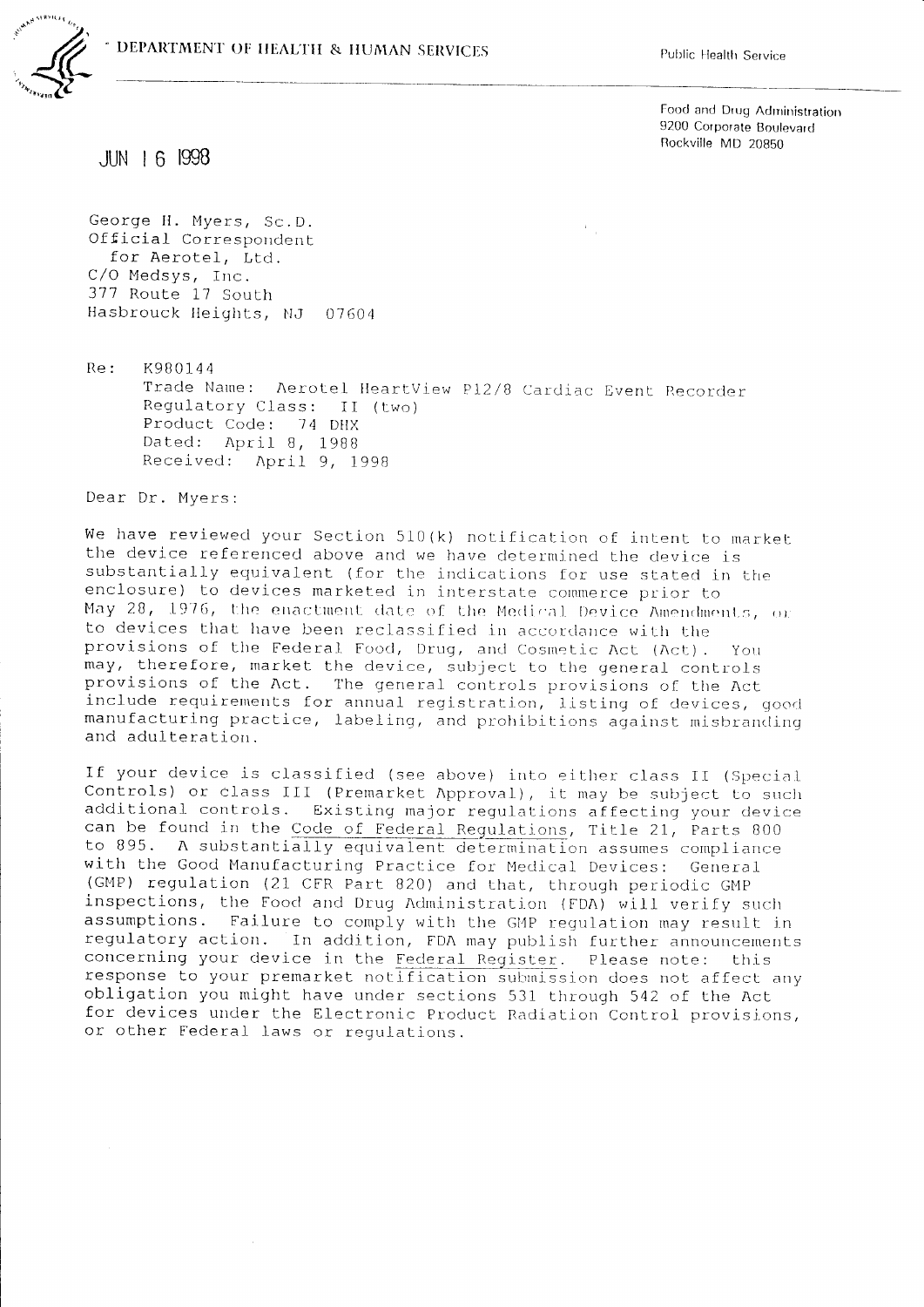## Page 2 - George H. Myers, Sc.D.

This letter will allow you to begin marketing your device as described in your 510(k) premarket notification. The FDA finding of substantial equivalence of your device to a legally marketed predicate device results in a classification for your device and thus, permits your device to proceed to the market.

If you desire specific advice for your device on our labeling regulation (21 CFR Part 801 and additionally 809.10 for in vitro diagnostic devices), please contact the Office of Compliance at (301) 594-4648. Additionally, for questions on the promotion and advertising of your device, please contact the Office of Compliance at (301) 594-4639. Also, please note the regulation entitled, "Misbranding by reference to premarket notification" (21 CFR 807.97). Other general information on your responsibilities under the Act may be obtained from the Division of Small Manufacturers Assistance at its toll-free number (800)  $638-2041$  or (301)  $443-6597$  or at its internet address "http://www.fda.gov/cdrh/dsmamain.html".

Sincerely yours,

Romas J. Callalon

Thomas J. Ca $f_{1}$ ahan, Ph.D. Director Division of Cardiovascular, Respiratory, and Neurological Devices Office of Device Evaluation Center for Devices and Radiological Health

Enclosure

 $\hat{\boldsymbol{\theta}}$ 

 $\mathcal{V}=\mathcal{V}$  .